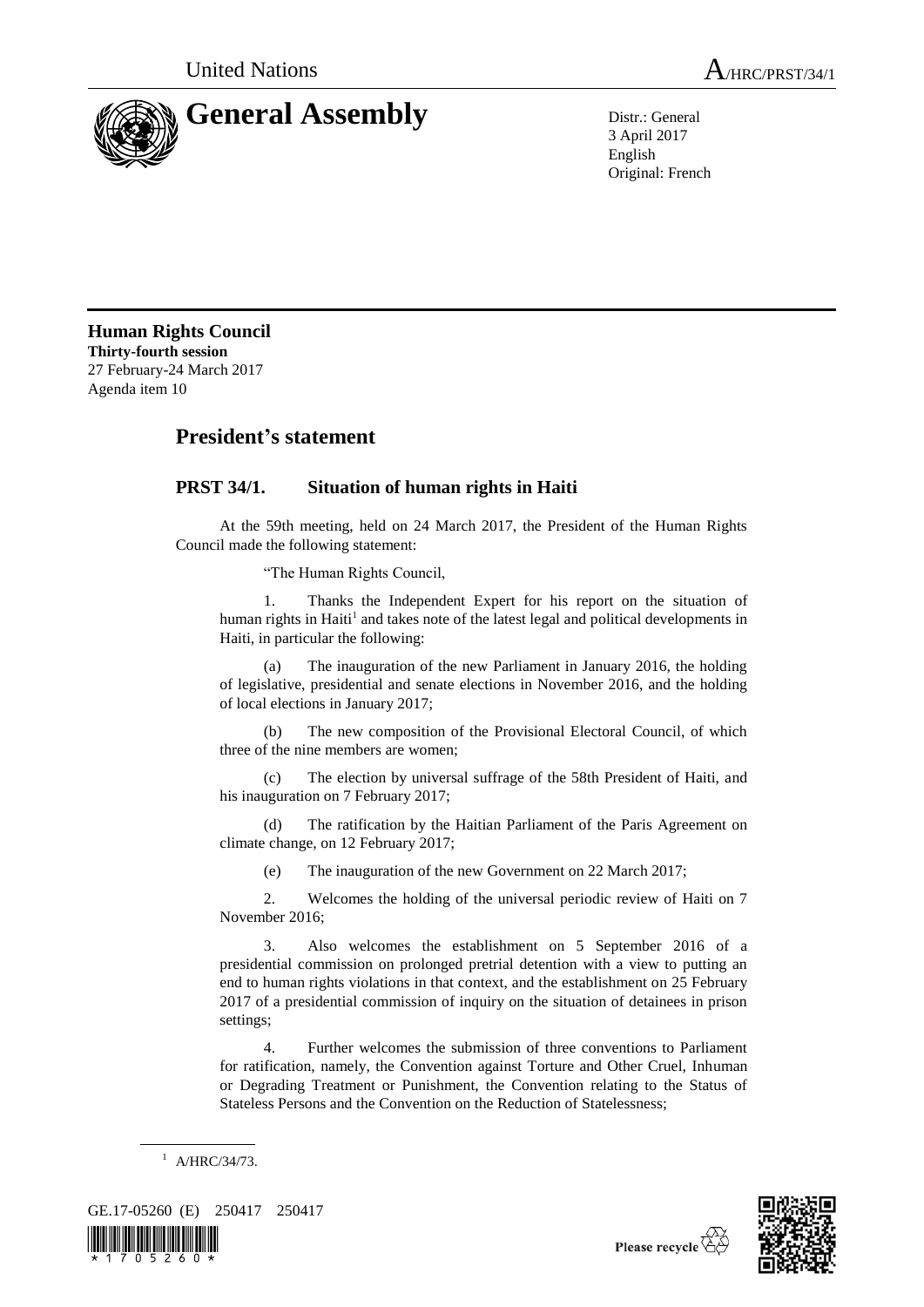5. Welcomes the report of the Secretary-General on the reconfiguration of the United Nations presence in Haiti, including the United Nations Stabilization Mission in Haiti,<sup>2</sup> and recalls the importance of the protection and promotion of human rights in Haiti;

6. Also welcomes the new United Nations strategy to combat cholera in Haiti presented by the Secretary-General in his report on the subject<sup>3</sup> and welcomed by the General Assembly in its resolution 71/161 of 16 December 2016;

Acknowledges that the full enjoyment of all civil, political, economic, social and cultural human rights constitutes a factor conducive to peace, stability and development in Haiti;

8. Welcomes the renewed commitment of Haiti to the effective implementation of the international human rights treaties to which Haiti is a party, with the consideration of its second and third periodic reports by the Committee on the Rights of the Child in January  $2016<sup>4</sup>$  and of its eighth and ninth periodic reports by the Committee on the Elimination of Discrimination against Women in March  $2016$ ;<sup>5</sup>

9. Encourages the Government of Haiti to continue to cooperate fully and effectively with the treaty bodies and to submit its pending reports to said bodies as appropriate;

10. Also encourages the Government of Haiti to follow up on the draft Criminal Code and draft Code of Criminal Procedure, which underpin the reform and modernization of the judicial system, and to develop and implement a strategy to reduce the duration of pretrial detention and improve conditions of detention;

11. Expresses the wish that the Haitian authorities reaffirm their commitment to improve the living conditions of Haitian women and men, including by devoting greater attention to respect for human rights, and in this regard expresses concern about the human rights challenges and encourages the Haitian authorities to make further progress in this area;

12. Notes with regret that women are underrepresented in Parliament, strongly encourages the Government of Haiti to enhance the participation of women in political life, and urges it to implement article 17.1 of the 1987 Constitution, which establishes a minimum quota of 30 per cent for women at all levels of national life;

13. Urges the Government of Haiti to continue strengthening the rule of law, by, inter alia, combating impunity and corruption and tackling crime and its causes, and strongly encourages it to continue building the capacity of the national police and the prison system, as well as strengthening measures to ensure the independence, professionalism and impartiality of the judiciary, with a view to ensuring the proper functioning of public institutions and services and the enjoyment of all human rights;

14. Encourages the Government of Haiti to strengthen national human rights institutions, in particular the Office of the Ombudsman, and to ensure the latter complies with the principles relating to the status of national institutions for the promotion and protection of human rights (the Paris Principles) and to provide it with the necessary resources to perform its work completely independently;

15. Strongly encourages the Government of Haiti to continue to adopt the necessary political and legal measures to safeguard the rights of vulnerable persons,

 $2^2$  S/2017/223.

A/71/620.

CRC/C/HTI/2-3.

<sup>5</sup> CEDAW/C/HTI/8-9.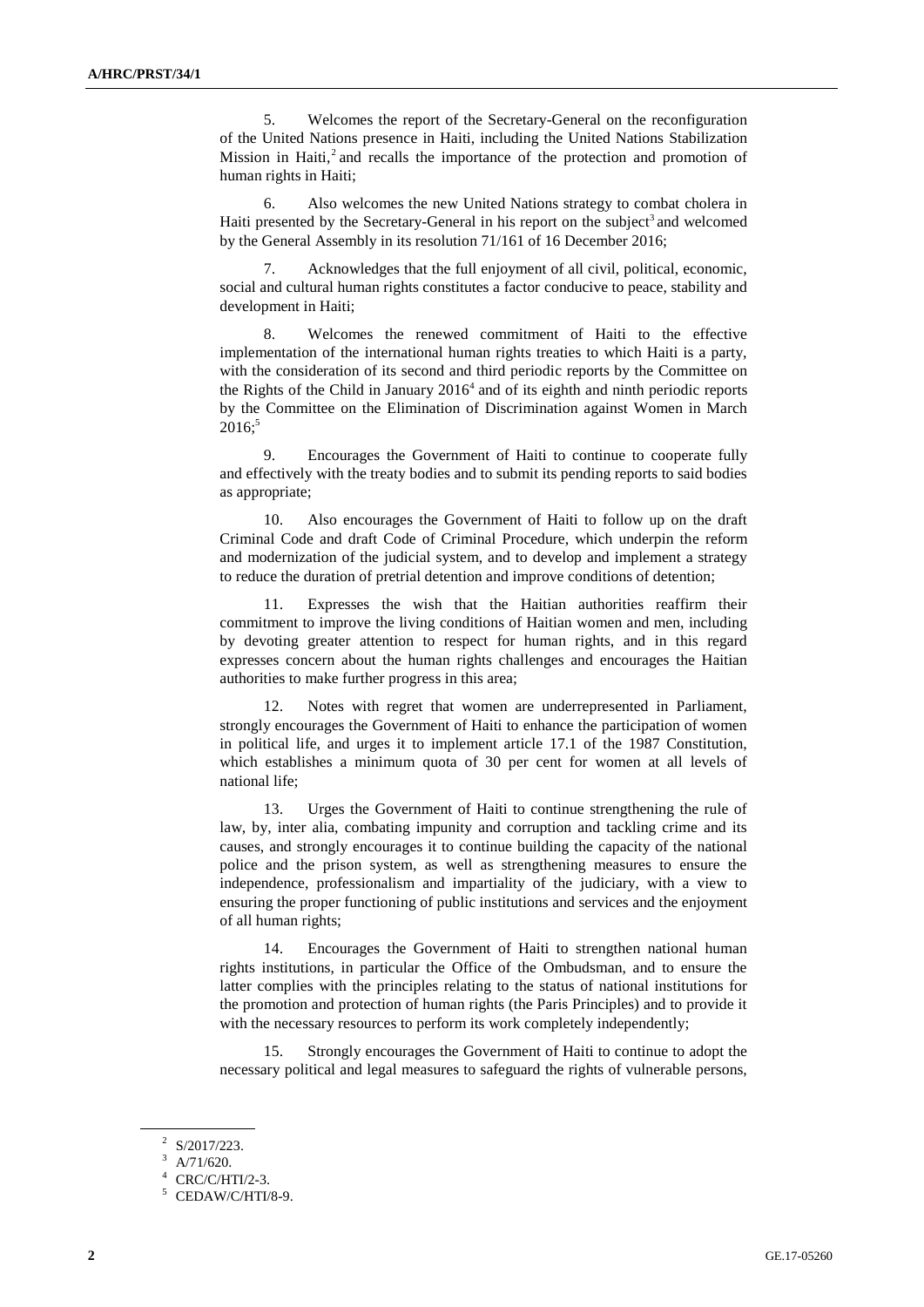including child domestic workers and victims of human trafficking, and to accord special attention to the situation of persons who lack identity documents;

16. Also strongly encourages the Government of Haiti to continue to combat gender-based violence and discrimination;

17. Encourages the Government of Haiti to continue the search for sustainable solutions for the economic development of Haiti, based on agriculture, which is the main source of income for the majority of the population;

Warmly commends the important work done by the Independent Expert on the situation of human rights in Haiti within the framework of technical assistance and capacity-building;

19. Urges the Government of Haiti to implement the recommendations made by the Independent Expert in his report:

(a) Eradicate illiteracy within a reasonably short time frame;

(b) Put an end to the practice of prolonged pretrial detention, by facilitating the work of the presidential commission set up for this purpose and implementing its recommendations as soon as possible;

Establish a truth, justice and reparation commission in respect of the large-scale, systematic human rights violations committed in the past;

(d) Provide access to decent housing for internally displaced persons still living in camps following the earthquake in 2010 and Hurricane Matthew;

(e) Provide Haitians or persons of Haitian origin who are living or have lived abroad and who are at risk of statelessness with the civil status documents necessary for the exercise of their rights;

Invites the Haitian authorities to strengthen the Interministerial Human Rights Committee established by decree of 13 May 2013, which is responsible for coordinating and harmonizing public policies in the field of human rights, in order to ensure, without discrimination of any kind, the enjoyment, respect and protection of human rights and fundamental freedoms for all, in accordance with the Constitution and the commitments entered into by Haiti, and in order to continue to work, under the chairmanship of the Prime Minister, with national and international human rights mechanisms, civil society and non-governmental organizations, with a view to implementing these recommendations;

21. Calls upon the Government of Haiti, with the assistance of the Office of the United Nations High Commissioner for Human Rights, the special procedures and the Interministerial Human Rights Committee, and in close consultation with civil society, the Office of the Ombudsman and other stakeholders, to prepare a plan of action to implement the recommendations from human rights mechanisms, including those made in the context of the universal periodic review and by the Independent Expert, to establish a national mechanism for reporting and monitoring the fulfilment of targets and indicators related to technical assistance programmes, to establish a timetable for achieving the objectives set and to identify the resources required to implement this plan;

22. Also calls upon the Government of Haiti to support a national reporting and monitoring mechanism to coordinate the implementation of the national action plan, with technical assistance from the Office of the High Commissioner;

23. Calls upon the High Commissioner for Human Rights to present an oral update on the implementation of the plan at the thirty-seventh session of the Human Rights Council, and to submit a written report at its thirty-eighth session, in the context of an interactive dialogue under item 10 of the Council's programme of work;